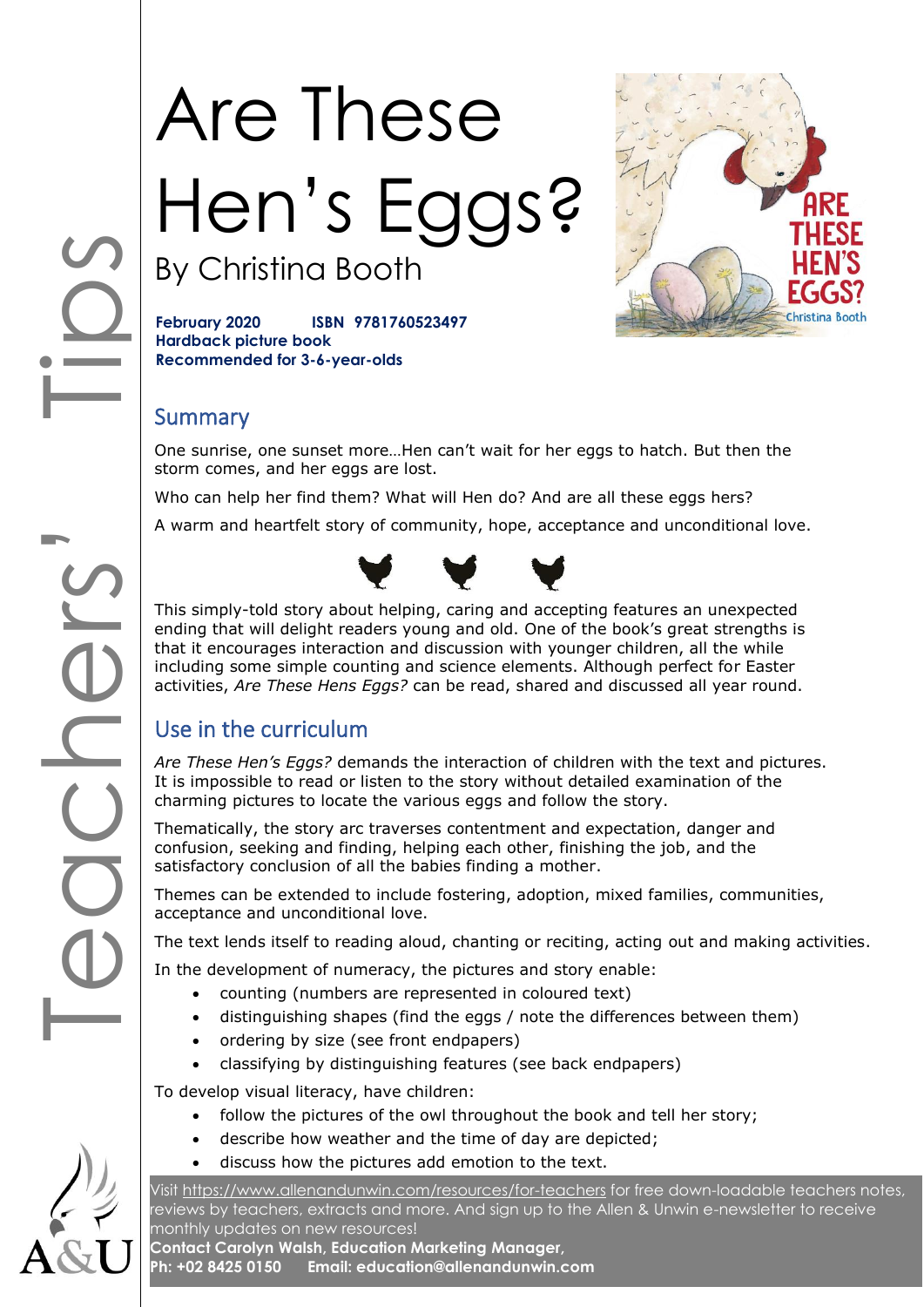# In the classroom…



# Themes

• resilience • diversity • friendship • family • the life cycle

# Discussion questions

**1.** Before opening *Are These Hen's Eggs?* look at the title and cover design. Discuss what students think the story might be about and the clues in the picture that make them think that. Ask questions, such as:

- What sort of animal do you think the story will be about?
- What do we call the things that hens lay?
- What are the baby chickens called when they hatch?
- How many eggs can you count here?
- Can you name other animals that lay eggs?

**2.** Open the cover to the double-page image of the row of eggs just inside the cover and lead the class in counting the numbers 1 to 8.

Ask students:

- Why might the eggs all be different sizes and shapes?
- Which of the eggs looks the most like the sort a hen might lay? [*Hint:* if students are unsure ask them to choose which egg or eggs look the most like what you might find in a refrigerator at home.]

**3.** Read the story through once and ask students the following questions to help them explore the story:

- How did Hen lose all her eggs?
- How did she feel when they were lost?
- Name the different farm animals who come to help Hen find her eggs.
- How many eggs do her friends gather for her?
- Are they all her eggs?
- What happens at the end of the story to prove they aren't all her eggs?
- Other than chicks, what other species of animal hatch out of eggs?
- Who is the one non-bird to hatch in the story?
- How does Hen show that she loves Turtle as much as all her other chicks?
- Including Turtle, how many 'chicks' does Hen have at the end of the story?

**4.** Reread the story, this time pointing out the little owl in the tree sitting in its nest on the first double-page spread. When you get to the page where Hen is sitting on all the eggs that were found, point out that the owl is looking very sad in the tree and ask students why that might be. Keep reading until you come to the page with the numbers '6,7,8 and 9' and ask why the owl might be much happier now. [*Hint:* its egg has hatched and a healthy baby owl is born.] Turn the page again and point out that the owl is no longer alone in its nest.

**5. (a)** Explain that sometimes the way a word is shown on a page can tell us a lot more about that word than just its meaning: for instance, it can tell us whether the word should be read in a soft voice or a very loud voice. *(continued over page)*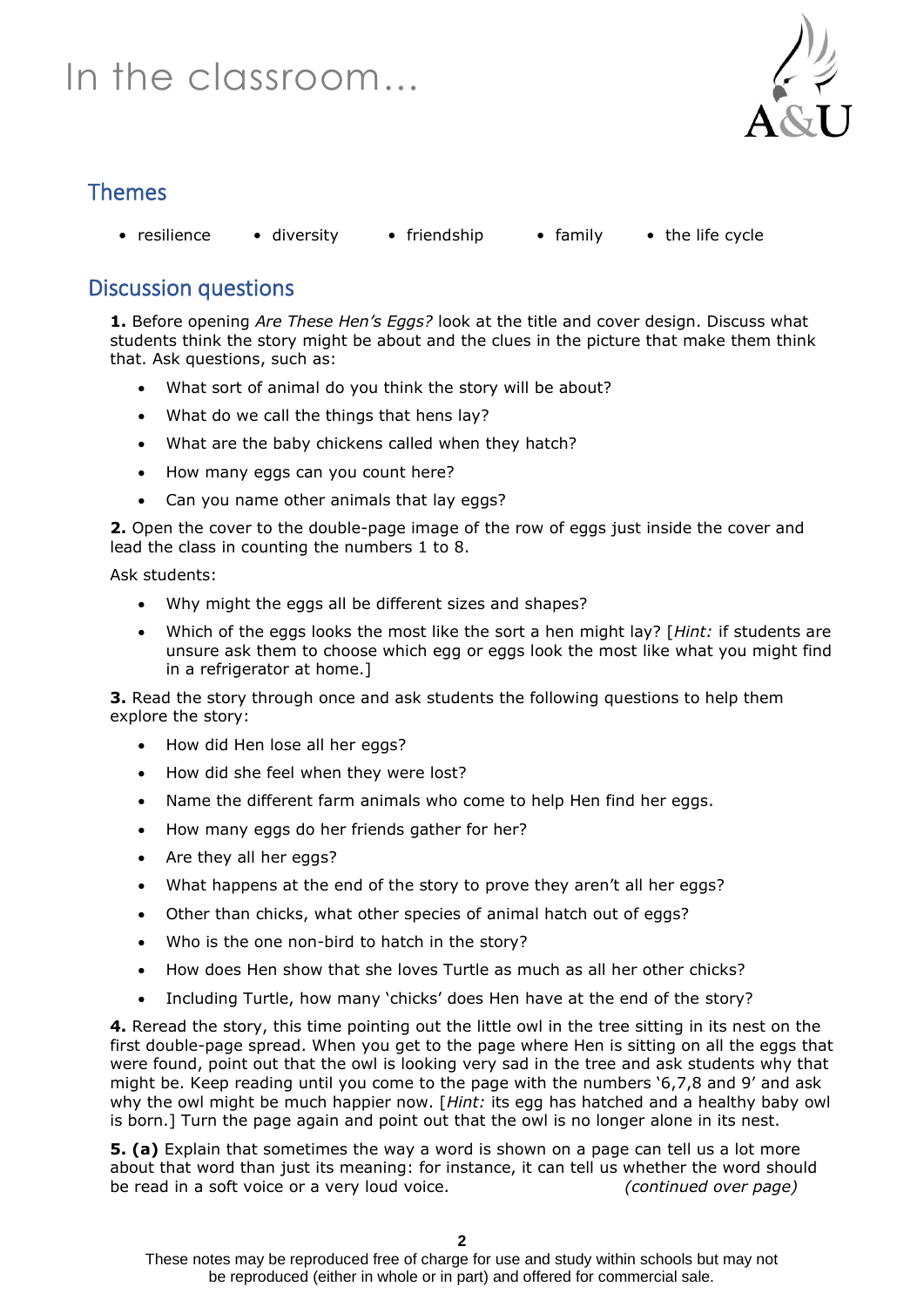# In the classroom…



### *5. (a) continued:*

Turn to the spread with the words, 'Then the storm comes.' on the left-hand page and 'SNAP! CRACK! BOOM!' on the right. Ask students to describe how the words 'SNAP! CRACK! BOOM!' look different to the words on the opposite page. [*Hint:* encourage students to think about differences in size, colour and angle.]

Now discuss how these differences help us know how to read the words.

**(b)** Read the story one more time and see if students can point out other examples where a word looks different to the others on the page. [*Hint:* the page featuring the word 'Hooray!' and the page where Turtle's egg starts to 'Crack'.]

**6.** Compare the double-page images on the inside front and back covers. How do they differ? Read the names of the different types of eggs on the back inside cover and then turn back to the page in the story with the word 'Hooray!' and see if students can match each image of the different bird species to its egg.

**7. Easter Time:** Decorate eggs with a beautiful marbled effect. All you will need is one boiled egg per student, a small bowl of cold water for every three students, some different pastelcoloured nail polishes, toothpicks, a wire egg dipper or wire whisk and waxed paper.

- 1. Fill each small plastic container with one cup of cold water.
- 2. Pour about 10 to 20 drops of each shade of nail polish into the container or water.
- 3. Swirl the colours with the toothpick.
- 4. Submerge each egg in the water/polish mixture with the egg dipper or wire whisk.
- 5. Push eggs gently around the bowl and remove quickly.
- 6. Place eggs on the wax paper and wait to dry.
- 7. Once finished, place all eggs in a large basket and display in your classroom.

#### **NB: Do not allow students to eat the eggs.**

**8.** Watch a video of a chick growing in its egg and hatching. There are hundreds on YouTube to choose from.

Follow this up with a visit from some real-life hatchlings. Many companies offer a service where they will bring 10–12 eggs to your classroom, along with an incubator, food, bedding and a brooding pen. The eggs should hatch approx. 2–3 days after arrival and your students can monitor their development from hatchling to chick.

**9.** Study the life-cycle of each bird species represented in the story and what they do with their eggs once laid. Is it just the mother who sits, or does the father sit as well? What happens once the birds or animals have hatched? Who looks after them and for how long? Find out why the turtles' mum didn't come with the other animals.

**10.** Use the chart on the back endpapers as a guide and create the class's own size line of eggs from different bird species. You could also do a time line of how long the eggs take to hatch.

#### **11. Art:**

*Egg shell mosaics*. Colour egg shells and get young children to create a mosaic of chicks and eggs. Use a pre-drawn outline or get them to create their own drawing first.

*Collage***.** Using fabric, feathers and textures, create a collage of chicks in their eggs.

*Class installation.* As a class collaborative project, build a nest with found objects. Create a hen using litho paper and coloured crayons and dye, make two sides, cut it out and join both sides, leaving room to gently stuff with shredded paper. Seal and place in the nest. Create eggs using other found objects (stones, papier mâché etc.) and add to the nest.

These notes may be reproduced free of charge for use and study within schools but may not be reproduced (either in whole or in part) and offered for commercial sale.